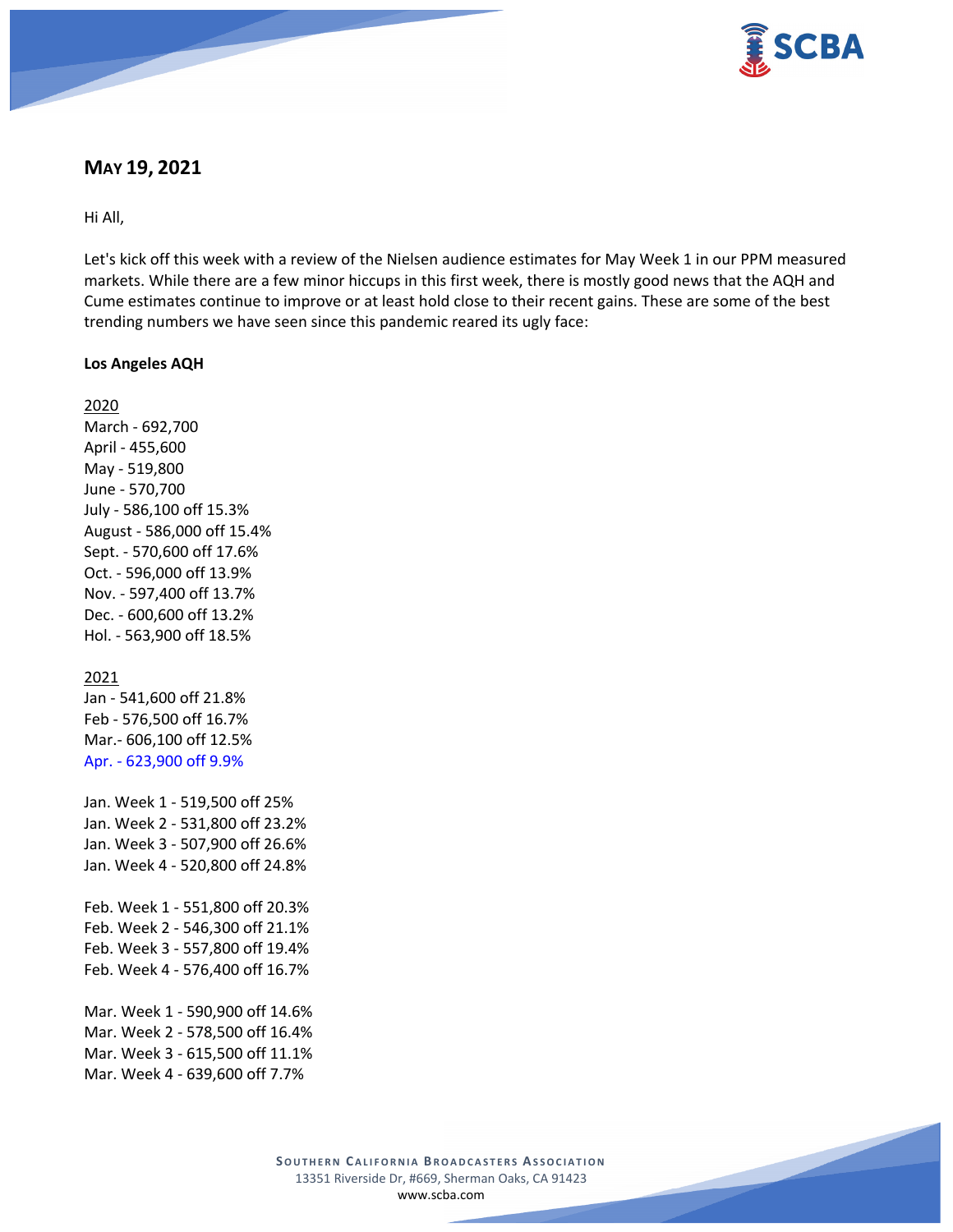

Apr. Week 1 - 635,600 off 8.2% Apr. Week 2 - 612,400 off 11.5% Apr. Week 3 - 620,100 off 10.5% Apr. Week 4 - 627,100 off 9.5%

### May Week 1 - 645,400 off 6.8%

#### **Los Angeles Cume**

## 2020

March - 10,611,300 April - 9,080,100 May - 9,572,200 June - 9,941,100 July - 10,089,600 off 4.9% August - 10,029,800 off 5.4% Sept. - 9,999,500 off 5.7% Oct. - 10,055,100 off 5.2% Nov. - 10,133,900 off 4.4% Dec. - 9,955,600 off 6.1% Hol. - 9,936,300 off 6.3%

#### 2021

Jan. - 9,587,700 off 9.6% Feb. - 9,717,300 off 8.4% Mar. - 9,817,600 off 7.5% Apr. - 10,212,500 off 3.8%

Jan. Week 1 - 9,541,700 off 10% Jan. Week 2 - 9,560,000 off 9.9% Jan. Week 3 - 9,558,400 off 9.9% Jan. Week 4- 9,690,700 off 8.6%

Feb. Week 1 - 9,660,500 off 8.9% Feb. Week 2 - 9,776,500 off 7.8% Feb. Week 3 - 9,603,500 off 9.4% Feb. Week 4 - 9,828,900 off 7.3%

Mar. Week 1 - 9,647,900 off 9% Mar. Week 2 - 9,582,400 off 9.6% Mar. Week 3 - 9,965,900 off 6% Mar. Week 4 - 10,074,100 off 5.1%

Apr. Week 1 - 10,328,400 off 2.7% Apr. Week 2 - 10,069,400 off 5.1% Apr. Week 3 - 10,230,100 off 3.6%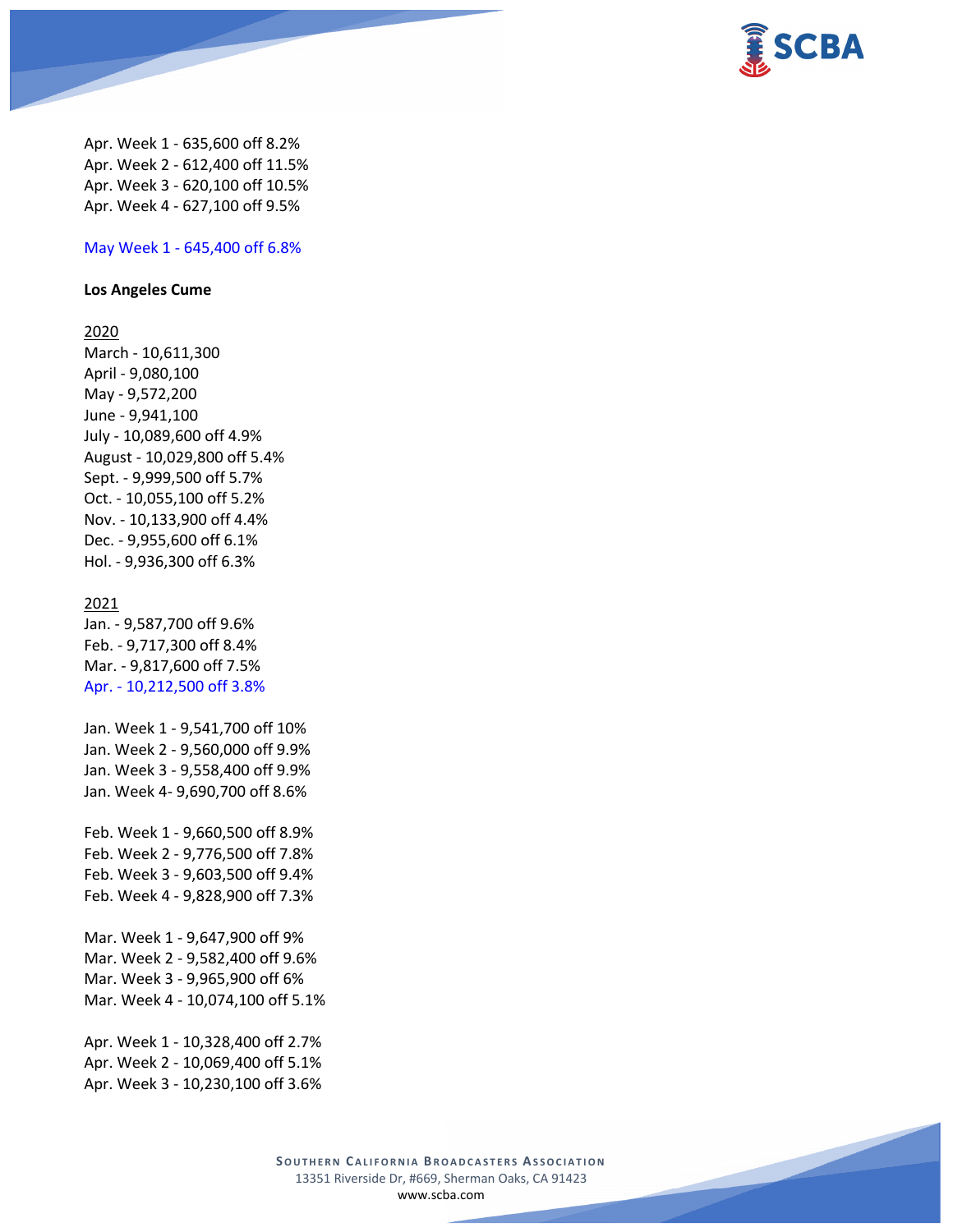

Apr. Week 4 - 10,222,300 off 3.7%

May Week 1 - 10,351,300 off 2.5%

#### **Riverside/San Bernardino AQH**

2020

March - 128,900 April - 96,200 May - 105,000 June - 115,100 July - 108,600 off 15.7% August - 109,400 off 15.1% Sept. - 102,100 off 20.7% Oct. - 106,000 off 17.7% Nov. - 105,600 off 18% Dec.- 108,200 off 16% Hol. - 95,600 off 25.8%

#### 2021

Jan. - 91,500 off 29% Feb. -101,800 off 21% Mar. - 105,800 off 17.9% Apr, - 111,300 off 13.7%

Jan. Week 1 - 88,900 off 31% Jan. Week 2 - 86,400 off 32.9% Jan. Week 3 - 85,800 off 33.4% Jan. Week 4 - 95,100 off 26.2%

Feb. Week 1 - 97,700 off 24.2% Feb. Week 2 - 98,000 off 23.9% Feb. Week 3 - 98,200 off 23.8% Feb. Week 4 - 101,900 off 20%

Mar. Week 1 - 101,600 off 21.1% Mar. Week 2 - 105,500 off 18% Mar. Week 3 - 110,400 off 14.4% Mar. Week 4 - 105,900 off 17.8%

Apr. Week 1 - 111,400 off 13.6% Apr. Week 2 - 108,300 off 15.9% Apr. Week 3 - 113,200 off 12.2% Apr. Week 4 - 112,400 off 12.8%

May Week 1 - 114,600 off 11%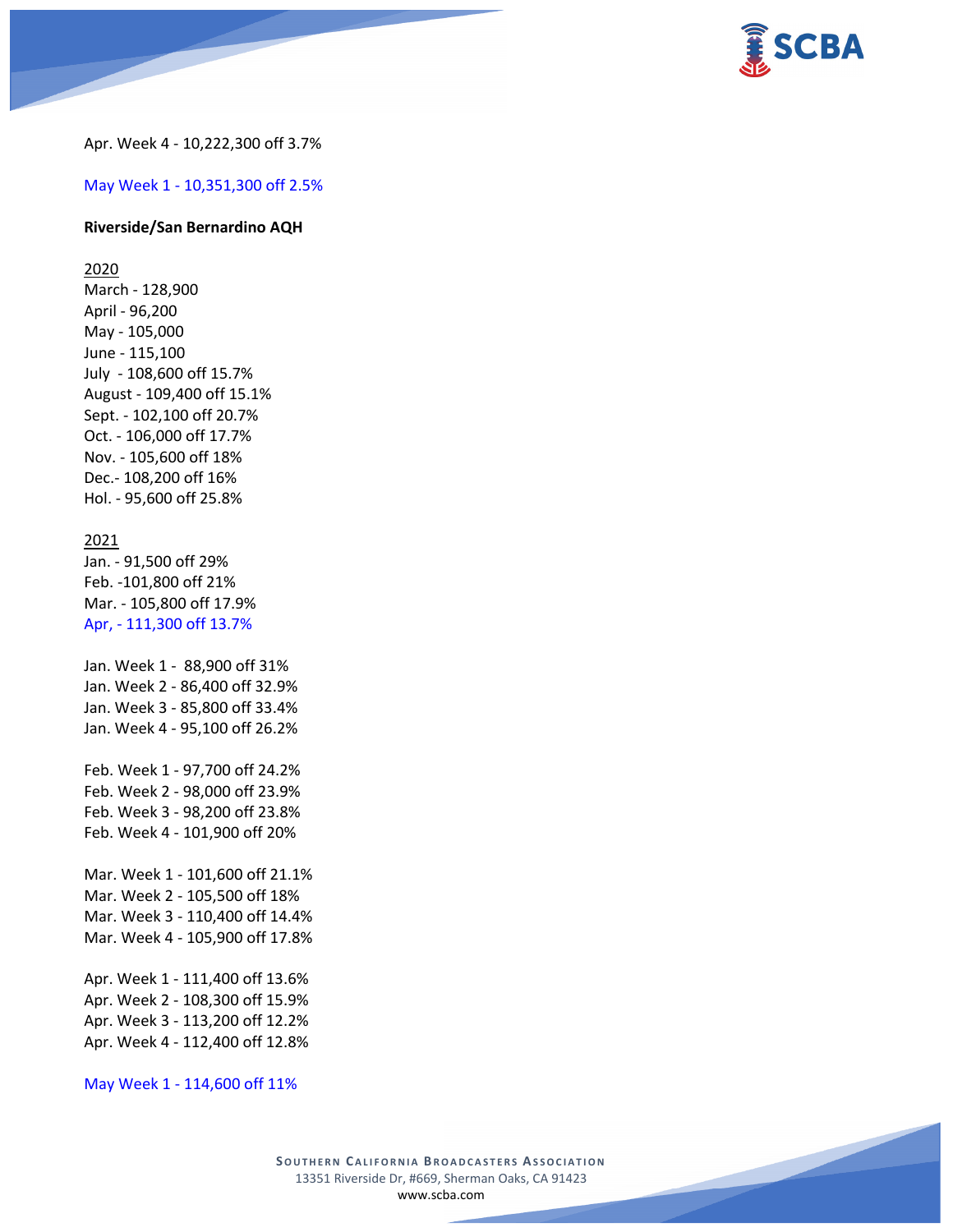

#### **Riverside/San Bernardino Cume**

2020

March - 2,012,400 April - 1,727,400 May - 1,846,500 June - 1,924,800 July - 1,968,100 off 2.2% August - 1,948,500 off 3.1% Sept. - 1,909,800 off 5% Oct. - 1,891,200 off 6% Nov. - 1,901,700 off 5.5% Dec. - 1,920,900 off 4.5% Hol. - 1,866,700 off 7.2%

#### 2021

Jan. - 1,824,500 off 9.3% Feb. - 1,941,100 off 3.5% Mar. - 1,919,700 off 4.6% Apr. - 1,948,200 off 3.2%

Jan. Week 1 - 1,831,600 off 8.9% Jan. Week 2 - 1,792,800 off 10.9% Jan. Week 3 - 1,790,600 off 11% Jan. Week 4 - 1,882,900 off 6.4%

Feb. Week 1 - 1,921,500 off 4.5% Feb. Week 2 - 1,930,300 off 4% Feb. Week 3 - 1,945,000 off 3.3% Feb. Week 4 - 1,967,800 off 2.2%

Mar. Week 1 - 1,903,700 off 5.4% Mar. Week 2 - 1,876,800 off 6.7% Mar. Week 3 - 1,930,600 off 4.1% Mar. Week 4 - 1,967,600 off 2.2%

Apr. Week 1 - 1,935,000 off 3.8% Apr. Week 2 - 1,919,100 off 4.6% Apr. Week 3 - 1,960,000 off 2.6% Apr. Week 4 - 1,978,600 off 1.7%

May Week 1 - 1,968,700 off 2.2%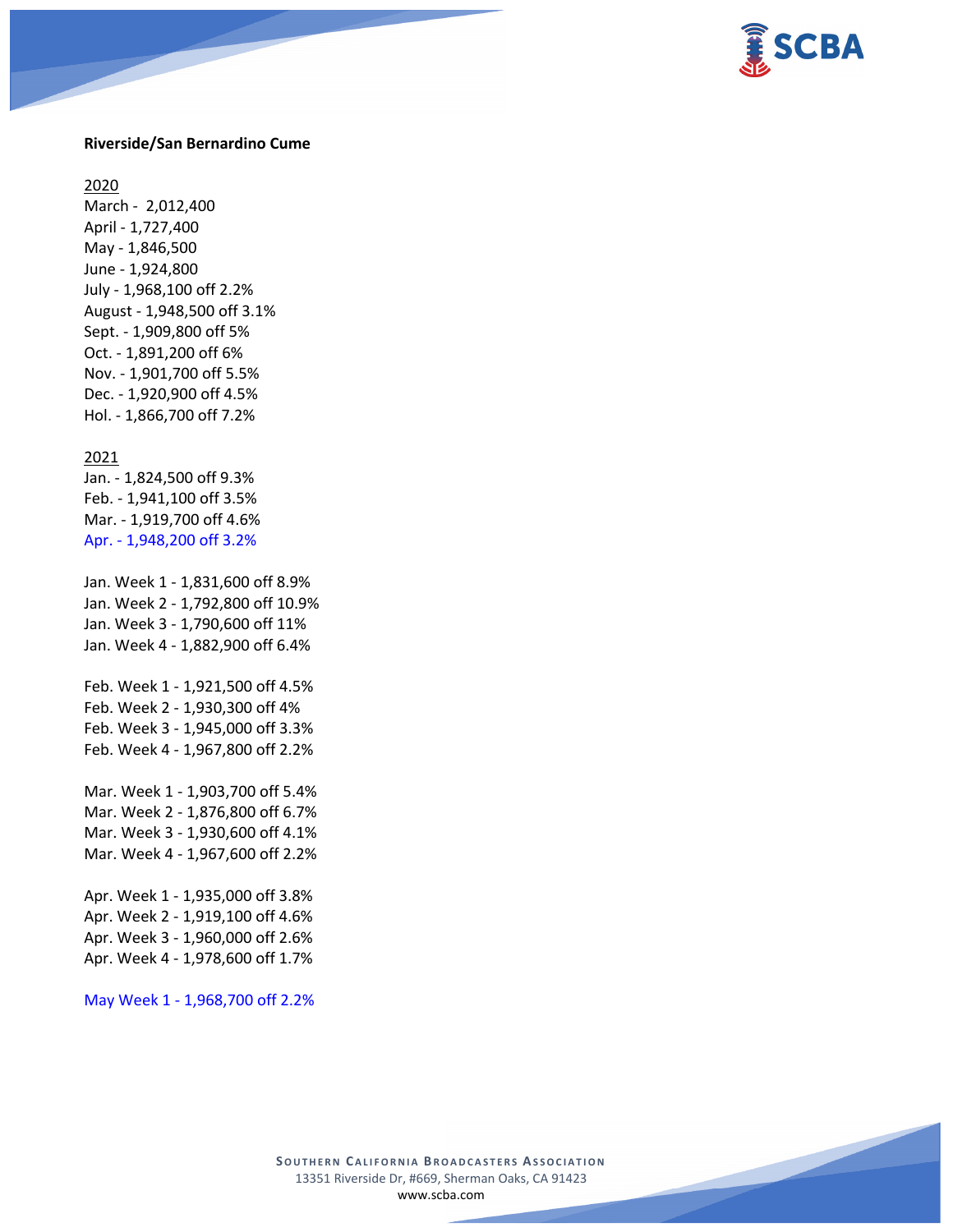

## **San Diego AQH**

#### 2020

March - 142,700 April - 98,000 May - 109,400 June - 120,100 July - 126,000 August - 128,500 (off 10%) Sept. - 125,000 (off 12.4%) Oct. - 126,800 (off 11.1%) Nov. - 129,300 (off 9.4%) Dec. - 124,500 (off 12.8%) Hol. - 119,700 (off 16.11%)

#### 2021

Jan. - 114,200 (off 19.97%) Feb. - 117,700 (off 17.5%) Mar. - 119,900 (off 16.0%) Apr. - 122,000 (off 14.5%)

Jan. Week 1 - 112,300 off 21.3% Jan. Week 2 - 111,500 off 21.9% Jan. Week 3 - 105,200 off 26.3% Jan. Week 4 - 112,100 off 21.4%

Feb. Week 1 - 114,800 off 19.6% Feb. Week 2 - 111,800 off 21.7% Feb. Week 3 - 113,100 off 20.7% Feb. Week 4 - 113,900 off 20.2%

Mar. Week 1 - 117,000 off 18.0% Mar. Week 2 - 119,000 off 16.6% Mar. Week 3 - 118,700 off 16.8% Mar. Week 4 - 124,700 off 12.6%

Apr. Week 1 - 122,500 off 14.2% Apr. Week 2 - 124,000 off 13.1% Apr. Week 3 - 119,800 off 16.0% Apr. Week 4 - 121,700 off 14.7%

May Week 1 - 120,400 off 15.6%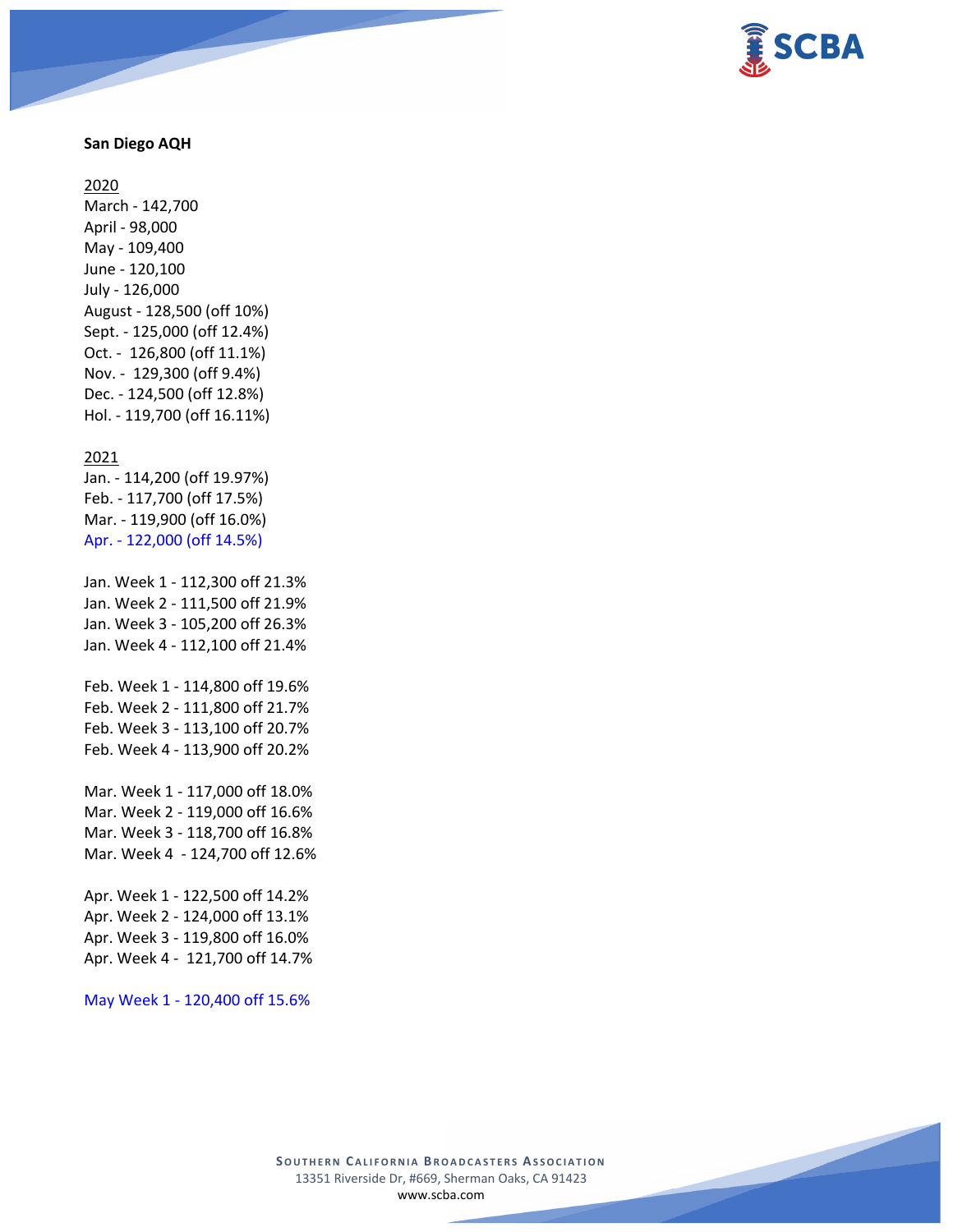

## **San Diego Cume**

2020

March - 2,549,000 April - 2,133,900 May - 2,303,400 June - 2,408,600 July - 2,438,900 August - 2,418,400 (off 5.1% from March) Sept. - 2,382,700 (off 6.5%) Oct. - 2,398,000 (off 5.9%) Nov. - 2,361,900 (off 7.3%) Dec. - 2,388,500 (off 6.3%) Hol. - 2,344,600 (off 8.0%)

#### 2021

Jan. - 2,287,800 (off 10.2%) Feb. - 2,302,200 (off 9.7%) Mar. - 2,314,400 (off 9.2%) Apr. - 2,319,500 (off 9.0%)

Jan. Week 1 - 2,377,200 (off 6.7%) Jan. Week 2 - 2,296,200 (off 9.9%) Jan. Week 3 - 2,163,800 (off 15.1%) Jan. Week 4 - 2,313,900 (off 9.2%)

Feb. Week 1 - 2,242,900 (off 12.0%) Feb. Week 2 - 2,342,600 (off 8.1%) Feb. Week 3 - 2,324,000 (off 8.8%) Feb. Week 4 - 2,299,500 (off 9.8%)

Mar. Week 1 - 2,305,100 (off 9.6%) Mar. Week 2 - 2,314,400 (off 9.2%) Mar. Week 3 - 2,321,300 (off 8.9%) Mar. Week 4 - 2,316,700 (off 9.1%)

Apr. Week 1 - 2,275,600 (off 10.7%) Apr. Week 2 - 2,354,300 (off 7.6%) Apr. Week 3 - 2,265,200 (off 11.1%) Apr. Week 4 - 2,382,800 (off 6.5%)

#### May Week 1 - 2,392,700 (off 6.1%)

As you peruse your curated collection of intelligence for this week, ponder this thought:

"Learning is not compulsory... neither is survival." W. Edwards Deming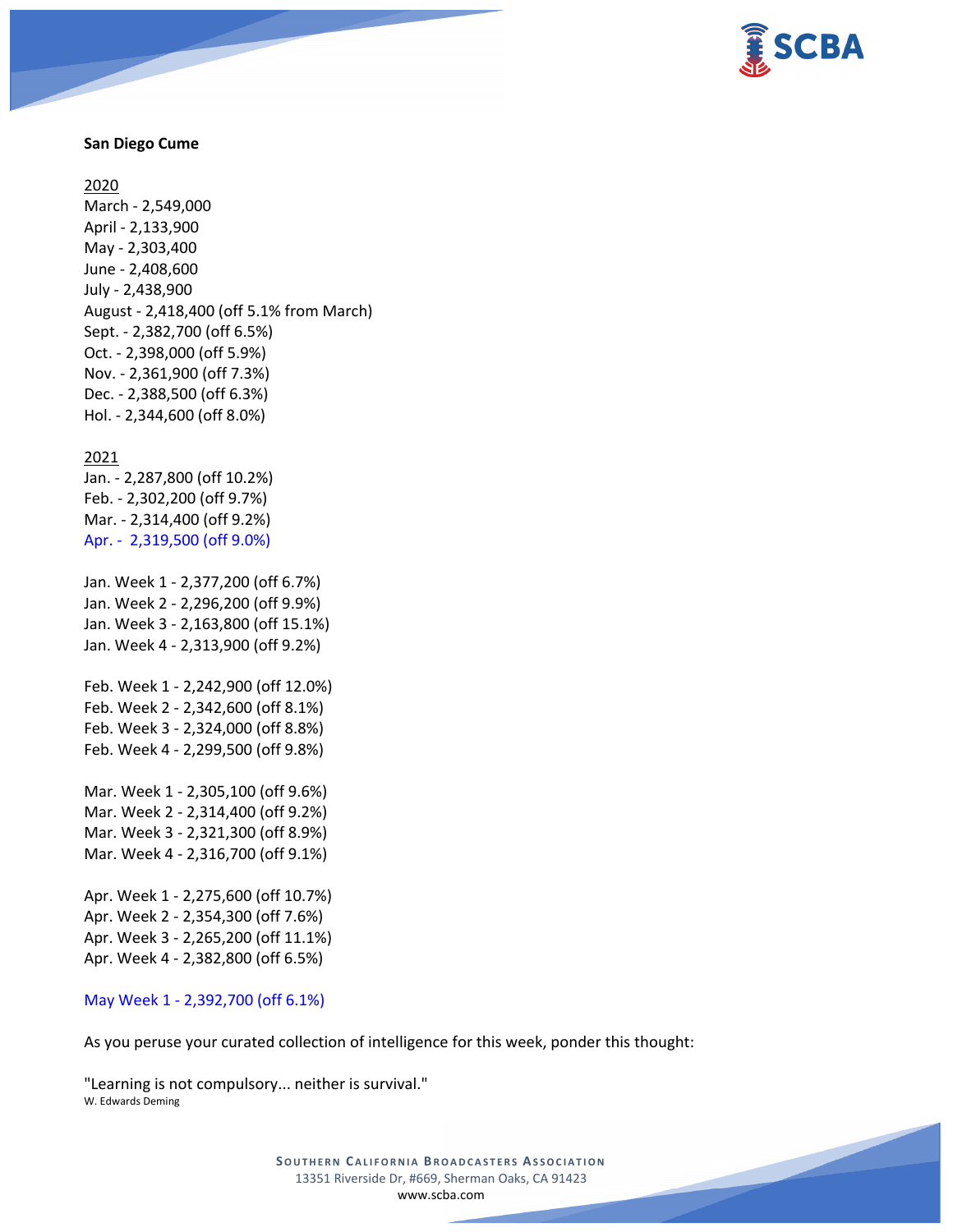

# **RESOURCES AND ARTICLES OF INTEREST TO SALES AND ADVERTISERS:**

**Survey: Americans Are Resuming Regular Driving Habits.** Inside Radio (Hankook Tire Gauge Index) May 19, 2021 [http://www.insideradio.com/free/survey-americans-are-resuming-regular-driving-habits/article\\_46ea3668](http://www.insideradio.com/free/survey-americans-are-resuming-regular-driving-habits/article_46ea3668-b871-11eb-bfa2-2748ead042a7.html) [b871-11eb-bfa2-2748ead042a7.html](http://www.insideradio.com/free/survey-americans-are-resuming-regular-driving-habits/article_46ea3668-b871-11eb-bfa2-2748ead042a7.html)

## **Sports Betting Is Rapidly Moving Into Top 5 Category At Radio.**

Inside Radio May 19, 2021 (Note; Sports betting is not yet legal in California, but could be approved by voters either later this year or next) [http://www.insideradio.com/free/sports-betting-is-rapidly-moving-into-top-5-category-at](http://www.insideradio.com/free/sports-betting-is-rapidly-moving-into-top-5-category-at-radio/article_949a80c0-b871-11eb-b70a-ffb0f52501e8.html)[radio/article\\_949a80c0-b871-11eb-b70a-ffb0f52501e8.html](http://www.insideradio.com/free/sports-betting-is-rapidly-moving-into-top-5-category-at-radio/article_949a80c0-b871-11eb-b70a-ffb0f52501e8.html)

#### **Media Monitors Top New Radio Advertisers For April Led By Vax Live Concert, Velo** All Access May 19, 2021

[https://www.allaccess.com/net-news/archive/story/207612/media-monitors-top-new-radio-advertisers-for](https://www.allaccess.com/net-news/archive/story/207612/media-monitors-top-new-radio-advertisers-for-april?ref=mail_net_news)[april?ref=mail\\_net\\_news](https://www.allaccess.com/net-news/archive/story/207612/media-monitors-top-new-radio-advertisers-for-april?ref=mail_net_news)

#### **Report: CPM Is Most Used Media-Buying KPI But Marketers Care More About ROI, Brand Safety** MediaPost May 18, 2021

[https://www.mediapost.com/publications/article/363385/report-cpm-is-most-used-media-buying-kpi-but](https://www.mediapost.com/publications/article/363385/report-cpm-is-most-used-media-buying-kpi-but-mark.html?utm_source=newsletter&utm_medium=email&utm_content=headline&utm_campaign=122414&hashid=CKfKjD-IQuCPkoXp87oXHg)[mark.html?utm\\_source=newsletter&utm\\_medium=email&utm\\_content=headline&utm\\_campaign=122414&has](https://www.mediapost.com/publications/article/363385/report-cpm-is-most-used-media-buying-kpi-but-mark.html?utm_source=newsletter&utm_medium=email&utm_content=headline&utm_campaign=122414&hashid=CKfKjD-IQuCPkoXp87oXHg) [hid=CKfKjD-IQuCPkoXp87oXHg](https://www.mediapost.com/publications/article/363385/report-cpm-is-most-used-media-buying-kpi-but-mark.html?utm_source=newsletter&utm_medium=email&utm_content=headline&utm_campaign=122414&hashid=CKfKjD-IQuCPkoXp87oXHg)

## **Nielsen: 10% Of All Radio Listening Now Takes Place Online.**

Inside Radio (Westwood One) May 18, 2021 [http://www.insideradio.com/free/nielsen-10-of-all-radio-listening-now-takes-place-online/article\\_713850b8](http://www.insideradio.com/free/nielsen-10-of-all-radio-listening-now-takes-place-online/article_713850b8-b7a3-11eb-bcd0-770fefd0d560.html) [b7a3-11eb-bcd0-770fefd0d560.html](http://www.insideradio.com/free/nielsen-10-of-all-radio-listening-now-takes-place-online/article_713850b8-b7a3-11eb-bcd0-770fefd0d560.html)

# **ANA Releases 'KPIs That Matter,' Finds The Most Important Ones Aren't Always The Most Used**

MediaPost May 18, 2021 [https://www.mediapost.com/publications/article/363384/ana-releases-kpis-that-matter-finds-the-most](https://www.mediapost.com/publications/article/363384/ana-releases-kpis-that-matter-finds-the-most-im.html?utm_source=newsletter&utm_medium=email&utm_content=readmore&utm_campaign=122402&hashid=0GmwUb-VQzGl9svJRwTNrA)[im.html?utm\\_source=newsletter&utm\\_medium=email&utm\\_content=readmore&utm\\_campaign=122402&hash](https://www.mediapost.com/publications/article/363384/ana-releases-kpis-that-matter-finds-the-most-im.html?utm_source=newsletter&utm_medium=email&utm_content=readmore&utm_campaign=122402&hashid=0GmwUb-VQzGl9svJRwTNrA) [id=0GmwUb-VQzGl9svJRwTNrA](https://www.mediapost.com/publications/article/363384/ana-releases-kpis-that-matter-finds-the-most-im.html?utm_source=newsletter&utm_medium=email&utm_content=readmore&utm_campaign=122402&hashid=0GmwUb-VQzGl9svJRwTNrA)

#### **The Ultimate Guide to Using the Sales Process to Improve Sales Performance**

The Center For Sales Strategy Blog May 18, 2021

[https://blog.thecenterforsalesstrategy.com/the-ultimate-guide-to-using-the-sales-process-to-improve-sales](https://blog.thecenterforsalesstrategy.com/the-ultimate-guide-to-using-the-sales-process-to-improve-sales-performance?utm_campaign=subscriber&utm_medium=email&_hsmi=127951743&_hsenc=p2ANqtz-_6jyDTUXeMvThX7RovZUzU-7Fd6KpEvYTx5teleF7VbsdrFVTeEgKF8P0w3k-MliqWtzF48pL8lr3bejbtV514bYladg&utm_content=127951743&utm_source=hs_email)[performance?utm\\_campaign=subscriber&utm\\_medium=email&\\_hsmi=127951743&\\_hsenc=p2ANqtz-](https://blog.thecenterforsalesstrategy.com/the-ultimate-guide-to-using-the-sales-process-to-improve-sales-performance?utm_campaign=subscriber&utm_medium=email&_hsmi=127951743&_hsenc=p2ANqtz-_6jyDTUXeMvThX7RovZUzU-7Fd6KpEvYTx5teleF7VbsdrFVTeEgKF8P0w3k-MliqWtzF48pL8lr3bejbtV514bYladg&utm_content=127951743&utm_source=hs_email) [\\_6jyDTUXeMvThX7RovZUzU-7Fd6KpEvYTx5teleF7VbsdrFVTeEgKF8P0w3k-](https://blog.thecenterforsalesstrategy.com/the-ultimate-guide-to-using-the-sales-process-to-improve-sales-performance?utm_campaign=subscriber&utm_medium=email&_hsmi=127951743&_hsenc=p2ANqtz-_6jyDTUXeMvThX7RovZUzU-7Fd6KpEvYTx5teleF7VbsdrFVTeEgKF8P0w3k-MliqWtzF48pL8lr3bejbtV514bYladg&utm_content=127951743&utm_source=hs_email)[MliqWtzF48pL8lr3bejbtV514bYladg&utm\\_content=127951743&utm\\_source=hs\\_email](https://blog.thecenterforsalesstrategy.com/the-ultimate-guide-to-using-the-sales-process-to-improve-sales-performance?utm_campaign=subscriber&utm_medium=email&_hsmi=127951743&_hsenc=p2ANqtz-_6jyDTUXeMvThX7RovZUzU-7Fd6KpEvYTx5teleF7VbsdrFVTeEgKF8P0w3k-MliqWtzF48pL8lr3bejbtV514bYladg&utm_content=127951743&utm_source=hs_email)

#### **Agency Exec To Clients: Use Radio To Get In Front Of Pent-up Consumer Demand.**

Inside Radio May 18, 2021 [http://www.insideradio.com/free/agency-exec-to-clients-use-radio-to-get-in-front-of-pent-up-consumer](http://www.insideradio.com/free/agency-exec-to-clients-use-radio-to-get-in-front-of-pent-up-consumer-demand/article_2d7ed41e-b7a3-11eb-9e19-7fc2d6d7562f.html)[demand/article\\_2d7ed41e-b7a3-11eb-9e19-7fc2d6d7562f.html](http://www.insideradio.com/free/agency-exec-to-clients-use-radio-to-get-in-front-of-pent-up-consumer-demand/article_2d7ed41e-b7a3-11eb-9e19-7fc2d6d7562f.html)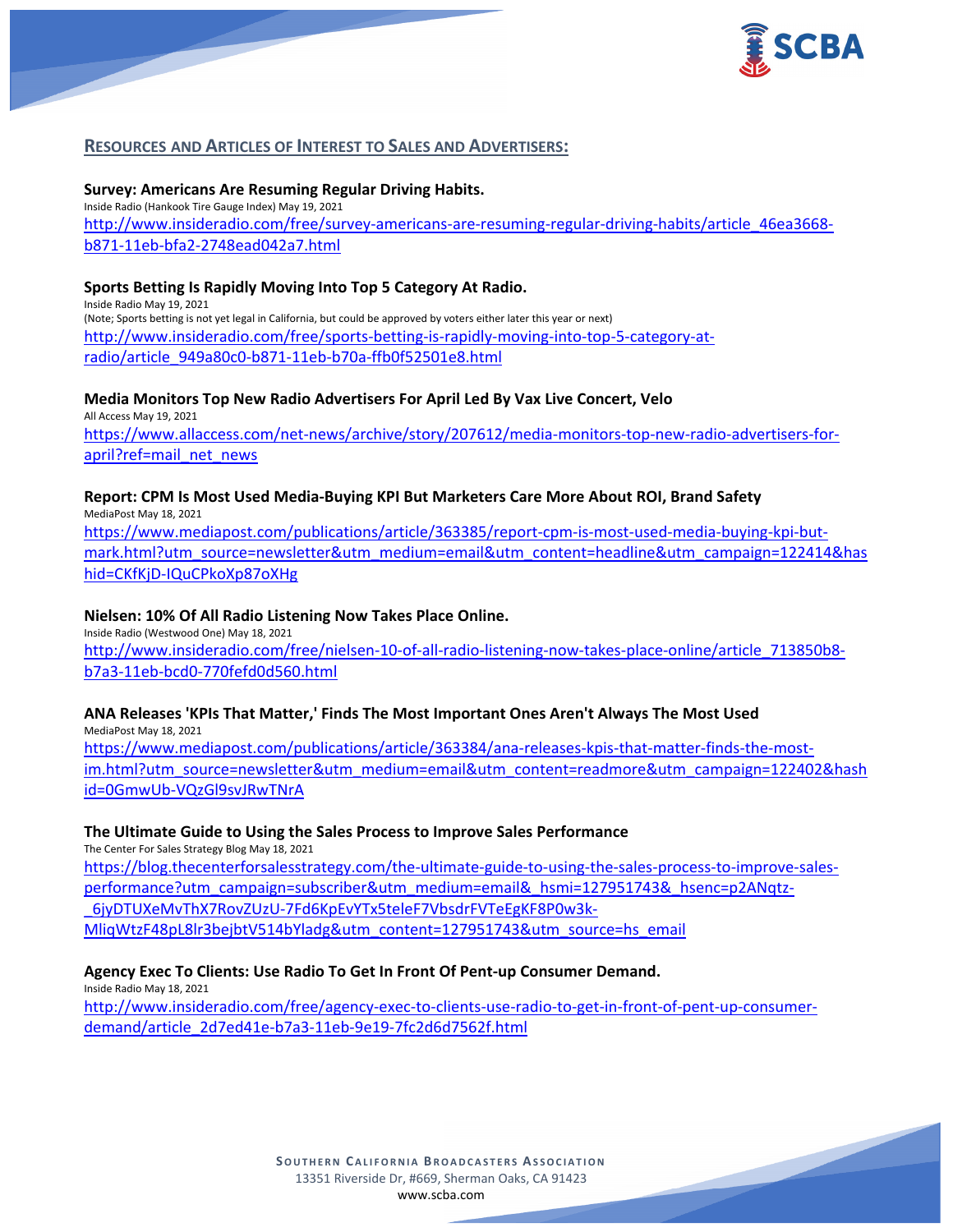

## **U.S. Marketers: Meet Mexican Americans**

ANA May 12, 2021 [https://www.ana.net/blogs/show/id/mm-blog-2021-05-us-marketers-meet-mexican](https://www.ana.net/blogs/show/id/mm-blog-2021-05-us-marketers-meet-mexican-americans?st3=210517mkg360amnon&utm_source=informz&utm_medium=email&utm_campaign=210517-marketing360-am-non&_zs=FANij1&_zl=LV8e7)[americans?st3=210517mkg360amnon&utm\\_source=informz&utm\\_medium=email&utm\\_campaign=210517](https://www.ana.net/blogs/show/id/mm-blog-2021-05-us-marketers-meet-mexican-americans?st3=210517mkg360amnon&utm_source=informz&utm_medium=email&utm_campaign=210517-marketing360-am-non&_zs=FANij1&_zl=LV8e7) [marketing360-am-non&\\_zs=FANij1&\\_zl=LV8e7](https://www.ana.net/blogs/show/id/mm-blog-2021-05-us-marketers-meet-mexican-americans?st3=210517mkg360amnon&utm_source=informz&utm_medium=email&utm_campaign=210517-marketing360-am-non&_zs=FANij1&_zl=LV8e7)

#### **Salespeople: Mind Your Manners -- And Maybe Use LinkedIn**

MediaPost May 12, 2021

[https://www.mediapost.com/publications/article/363210/salespeople-mind-your-manners-and-maybe-use](https://www.mediapost.com/publications/article/363210/salespeople-mind-your-manners-and-maybe-use-li.html?utm_source=newsletter&utm_medium=email&utm_content=readmore&utm_campaign=122387&hashid=13ziehw8S-6SGyiO6J0RFg)[li.html?utm\\_source=newsletter&utm\\_medium=email&utm\\_content=readmore&utm\\_campaign=122387&hashi](https://www.mediapost.com/publications/article/363210/salespeople-mind-your-manners-and-maybe-use-li.html?utm_source=newsletter&utm_medium=email&utm_content=readmore&utm_campaign=122387&hashid=13ziehw8S-6SGyiO6J0RFg) [d=13ziehw8S-6SGyiO6J0RFg](https://www.mediapost.com/publications/article/363210/salespeople-mind-your-manners-and-maybe-use-li.html?utm_source=newsletter&utm_medium=email&utm_content=readmore&utm_campaign=122387&hashid=13ziehw8S-6SGyiO6J0RFg)

# **Why Your Current Sales Structure is Not Producing the Activity You Need**

The Center For Sales Strategy May 17, 2021 [https://blog.thecenterforsalesstrategy.com/why-your-current-sales-structure-is-not-producing-the-activity-you](https://blog.thecenterforsalesstrategy.com/why-your-current-sales-structure-is-not-producing-the-activity-you-need?utm_campaign=subscriber&utm_medium=email&_hsmi=127707691&_hsenc=p2ANqtz-_WTUNc-ISlGFQ3O4P8p6HkYiZGjMF0Mp-QjItYLWp95oMHPRHmgqpQ7F600jgFEVMmgq5kNL_3gLi1oVqTRd_P2LAWAg&utm_content=127707691&utm_source=hs_email)[need?utm\\_campaign=subscriber&utm\\_medium=email&\\_hsmi=127707691&\\_hsenc=p2ANqtz-\\_WTUNc-](https://blog.thecenterforsalesstrategy.com/why-your-current-sales-structure-is-not-producing-the-activity-you-need?utm_campaign=subscriber&utm_medium=email&_hsmi=127707691&_hsenc=p2ANqtz-_WTUNc-ISlGFQ3O4P8p6HkYiZGjMF0Mp-QjItYLWp95oMHPRHmgqpQ7F600jgFEVMmgq5kNL_3gLi1oVqTRd_P2LAWAg&utm_content=127707691&utm_source=hs_email)[ISlGFQ3O4P8p6HkYiZGjMF0Mp-](https://blog.thecenterforsalesstrategy.com/why-your-current-sales-structure-is-not-producing-the-activity-you-need?utm_campaign=subscriber&utm_medium=email&_hsmi=127707691&_hsenc=p2ANqtz-_WTUNc-ISlGFQ3O4P8p6HkYiZGjMF0Mp-QjItYLWp95oMHPRHmgqpQ7F600jgFEVMmgq5kNL_3gLi1oVqTRd_P2LAWAg&utm_content=127707691&utm_source=hs_email)

[QjItYLWp95oMHPRHmgqpQ7F600jgFEVMmgq5kNL\\_3gLi1oVqTRd\\_P2LAWAg&utm\\_content=127707691&utm\\_s](https://blog.thecenterforsalesstrategy.com/why-your-current-sales-structure-is-not-producing-the-activity-you-need?utm_campaign=subscriber&utm_medium=email&_hsmi=127707691&_hsenc=p2ANqtz-_WTUNc-ISlGFQ3O4P8p6HkYiZGjMF0Mp-QjItYLWp95oMHPRHmgqpQ7F600jgFEVMmgq5kNL_3gLi1oVqTRd_P2LAWAg&utm_content=127707691&utm_source=hs_email) [ource=hs\\_email](https://blog.thecenterforsalesstrategy.com/why-your-current-sales-structure-is-not-producing-the-activity-you-need?utm_campaign=subscriber&utm_medium=email&_hsmi=127707691&_hsenc=p2ANqtz-_WTUNc-ISlGFQ3O4P8p6HkYiZGjMF0Mp-QjItYLWp95oMHPRHmgqpQ7F600jgFEVMmgq5kNL_3gLi1oVqTRd_P2LAWAg&utm_content=127707691&utm_source=hs_email)

#### **Ad Agency Execs Says Clients Are Pushing Them To Audio.**

Inside Radio (IAB) May 17, 2021 [http://www.insideradio.com/free/ad-agency-execs-says-clients-are-pushing-them-to-audio/article\\_46ac3fa8](http://www.insideradio.com/free/ad-agency-execs-says-clients-are-pushing-them-to-audio/article_46ac3fa8-b6d6-11eb-b4c7-d7e8d1633a0c.html) [b6d6-11eb-b4c7-d7e8d1633a0c.html](http://www.insideradio.com/free/ad-agency-execs-says-clients-are-pushing-them-to-audio/article_46ac3fa8-b6d6-11eb-b4c7-d7e8d1633a0c.html)

#### **Core retail sales stall in April but are up 28.8% year-over-year**

Chain Store Age May 14, 2021 [https://chainstoreage.com/core-retail-sales-stall-april-are-288-year-over](https://chainstoreage.com/core-retail-sales-stall-april-are-288-year-over-year?oly_enc_id=8319H4585489H7M&utm_source=omeda&utm_medium=email&utm_campaign=NL_CSA+Day+Breaker&utm_keyword=)[year?oly\\_enc\\_id=8319H4585489H7M&utm\\_source=omeda&utm\\_medium=email&utm\\_campaign=NL\\_CSA+Day](https://chainstoreage.com/core-retail-sales-stall-april-are-288-year-over-year?oly_enc_id=8319H4585489H7M&utm_source=omeda&utm_medium=email&utm_campaign=NL_CSA+Day+Breaker&utm_keyword=) [+Breaker&utm\\_keyword=](https://chainstoreage.com/core-retail-sales-stall-april-are-288-year-over-year?oly_enc_id=8319H4585489H7M&utm_source=omeda&utm_medium=email&utm_campaign=NL_CSA+Day+Breaker&utm_keyword=)

#### **Hungry for Sales**

Radio Ink (Charlie Sislen) May 17, 2021 [https://radioink.com/2021/05/17/hungry-for](https://radioink.com/2021/05/17/hungry-for-sales/?vgo_ee=g4MdIIvetgiR1mkR7kijJ4BI1h38V58Ke8bVrp%2FmcsM%3D)[sales/?vgo\\_ee=g4MdIIvetgiR1mkR7kijJ4BI1h38V58Ke8bVrp%2FmcsM%3D](https://radioink.com/2021/05/17/hungry-for-sales/?vgo_ee=g4MdIIvetgiR1mkR7kijJ4BI1h38V58Ke8bVrp%2FmcsM%3D)

# **IAB: Podcast Advertising To Surpass \$1B This Year**

MediaPost May 12, 2021 [https://www.mediapost.com/publications/article/363201/iab-podcast-advertising-to-surpass-1b-this](https://www.mediapost.com/publications/article/363201/iab-podcast-advertising-to-surpass-1b-this-year.html?utm_source=newsletter&utm_medium=email&utm_content=readmore&utm_campaign=122367&hashid=IZA7uSulTnimoAz9RMXvmQ)[year.html?utm\\_source=newsletter&utm\\_medium=email&utm\\_content=readmore&utm\\_campaign=122367&ha](https://www.mediapost.com/publications/article/363201/iab-podcast-advertising-to-surpass-1b-this-year.html?utm_source=newsletter&utm_medium=email&utm_content=readmore&utm_campaign=122367&hashid=IZA7uSulTnimoAz9RMXvmQ) [shid=IZA7uSulTnimoAz9RMXvmQ](https://www.mediapost.com/publications/article/363201/iab-podcast-advertising-to-surpass-1b-this-year.html?utm_source=newsletter&utm_medium=email&utm_content=readmore&utm_campaign=122367&hashid=IZA7uSulTnimoAz9RMXvmQ)

#### **Improve Your Sales Conversations Using These 4 Tips**

SalesFuel May 15, 2021 <https://salesfuel.com/improve-your-sales-conversations-using-these-4-tips/>

# **5 Tips for Finding Sales Leads Online**

SalesFuel May 15, 2021 <https://salesfuel.com/5-tips-for-finding-sales-leads-online/>

> **SOUTHERN CALIFORNIA BROADCASTERS ASSOCIATION** 13351 Riverside Dr, #669, Sherman Oaks, CA 91423 [www.scba.com](http://www.scba.com/)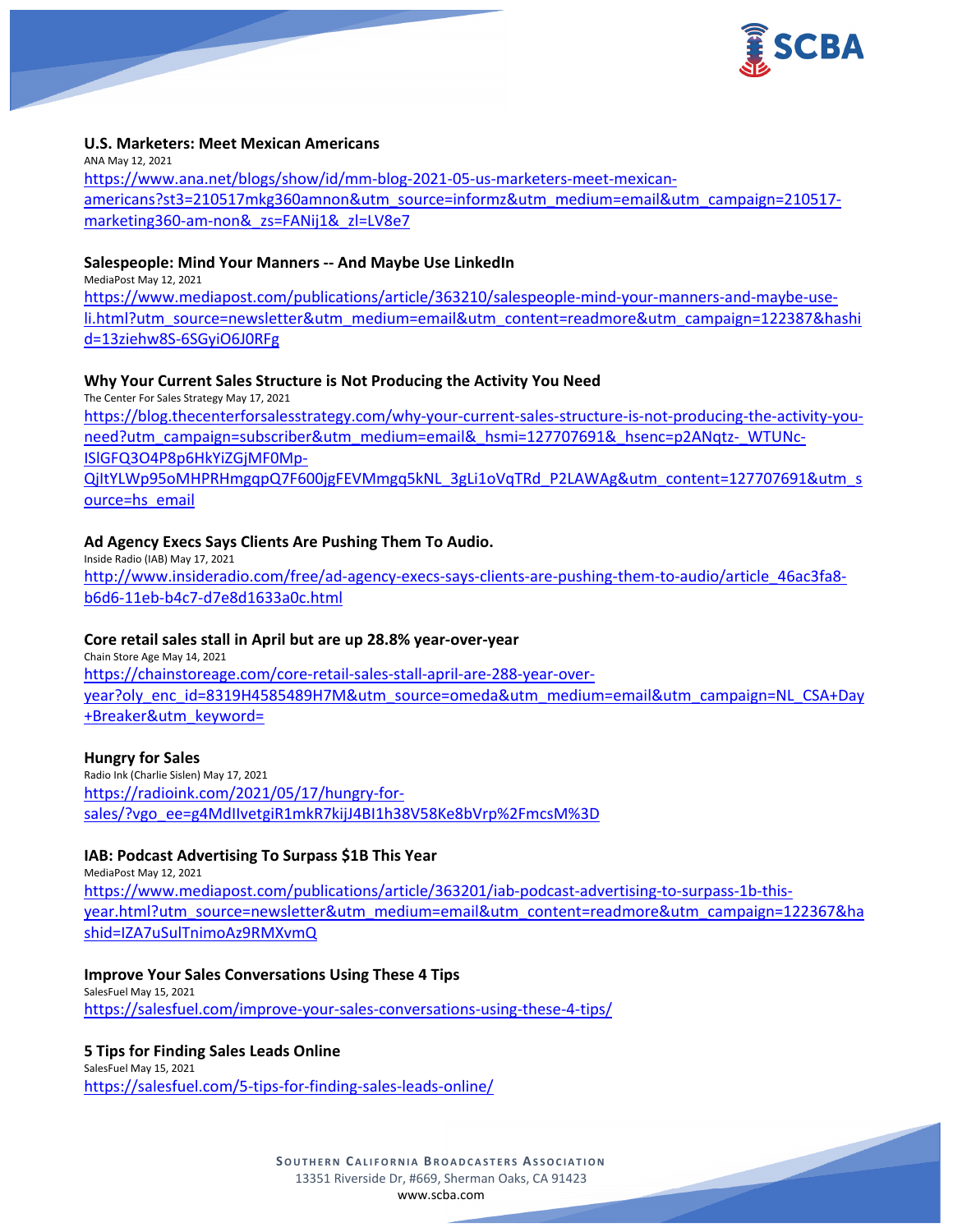

**Ad Agency Executives Tell IAB Podcast Upfront That Clients Are Pushing Them To Audio.** Inside Radio May 14, 2021 [http://www.insideradio.com/podcastnewsdaily/ad-agency-executives-tell-iab-podcast-upfront-that-clients-are](http://www.insideradio.com/podcastnewsdaily/ad-agency-executives-tell-iab-podcast-upfront-that-clients-are-pushing-them-to-audio/article_2591fcfa-b4c8-11eb-8ff7-7b08bf05a13c.html)[pushing-them-to-audio/article\\_2591fcfa-b4c8-11eb-8ff7-7b08bf05a13c.html](http://www.insideradio.com/podcastnewsdaily/ad-agency-executives-tell-iab-podcast-upfront-that-clients-are-pushing-them-to-audio/article_2591fcfa-b4c8-11eb-8ff7-7b08bf05a13c.html)

**Why Are Salespeople So Afraid of Change?** OV Blog April 20, 2021 <https://openviewpartners.com/blog/product-led-sales-change#.YKQY931KhTZ>

# **RESOURCES AND ARTICLES OF INTEREST TO MANAGERS FOR PLANNING AND FORECASTING:**

**Radio Forecast To Grow 12% In 'Banner Year' For Traditional Media.** Inside Radio (eMarketer) May 19, 2021 [http://www.insideradio.com/free/radio-forecast-to-grow-12-in-banner-year-for-traditional](http://www.insideradio.com/free/radio-forecast-to-grow-12-in-banner-year-for-traditional-media/article_03d46046-b872-11eb-ae60-f738756f6466.html)[media/article\\_03d46046-b872-11eb-ae60-f738756f6466.html](http://www.insideradio.com/free/radio-forecast-to-grow-12-in-banner-year-for-traditional-media/article_03d46046-b872-11eb-ae60-f738756f6466.html)

# **Why Salespeople Find Meetings With Their Manager a Waste of Time**

The Center for Sales Strategy May 19, 2021 [https://blog.thecenterforsalesstrategy.com/why-salespeople-find-meetings-with-their-manager-a-waste-of](https://blog.thecenterforsalesstrategy.com/why-salespeople-find-meetings-with-their-manager-a-waste-of-time?utm_campaign=subscriber&utm_medium=email&_hsmi=128189581&_hsenc=p2ANqtz-9KiNxqmTgUJnKUiyhdcSZpeRK-wzjBH0I77TMB_oSPyBd1WtgkHINcayjCceW8ZuSj63ywPIMWk2Ech0TGyGCfgx5AmA&utm_content=128189581&utm_source=hs_email)[time?utm\\_campaign=subscriber&utm\\_medium=email&\\_hsmi=128189581&\\_hsenc=p2ANqtz-](https://blog.thecenterforsalesstrategy.com/why-salespeople-find-meetings-with-their-manager-a-waste-of-time?utm_campaign=subscriber&utm_medium=email&_hsmi=128189581&_hsenc=p2ANqtz-9KiNxqmTgUJnKUiyhdcSZpeRK-wzjBH0I77TMB_oSPyBd1WtgkHINcayjCceW8ZuSj63ywPIMWk2Ech0TGyGCfgx5AmA&utm_content=128189581&utm_source=hs_email)[9KiNxqmTgUJnKUiyhdcSZpeRK](https://blog.thecenterforsalesstrategy.com/why-salespeople-find-meetings-with-their-manager-a-waste-of-time?utm_campaign=subscriber&utm_medium=email&_hsmi=128189581&_hsenc=p2ANqtz-9KiNxqmTgUJnKUiyhdcSZpeRK-wzjBH0I77TMB_oSPyBd1WtgkHINcayjCceW8ZuSj63ywPIMWk2Ech0TGyGCfgx5AmA&utm_content=128189581&utm_source=hs_email)[wzjBH0I77TMB\\_oSPyBd1WtgkHINcayjCceW8ZuSj63ywPIMWk2Ech0TGyGCfgx5AmA&utm\\_content=128189581&](https://blog.thecenterforsalesstrategy.com/why-salespeople-find-meetings-with-their-manager-a-waste-of-time?utm_campaign=subscriber&utm_medium=email&_hsmi=128189581&_hsenc=p2ANqtz-9KiNxqmTgUJnKUiyhdcSZpeRK-wzjBH0I77TMB_oSPyBd1WtgkHINcayjCceW8ZuSj63ywPIMWk2Ech0TGyGCfgx5AmA&utm_content=128189581&utm_source=hs_email) [utm\\_source=hs\\_email](https://blog.thecenterforsalesstrategy.com/why-salespeople-find-meetings-with-their-manager-a-waste-of-time?utm_campaign=subscriber&utm_medium=email&_hsmi=128189581&_hsenc=p2ANqtz-9KiNxqmTgUJnKUiyhdcSZpeRK-wzjBH0I77TMB_oSPyBd1WtgkHINcayjCceW8ZuSj63ywPIMWk2Ech0TGyGCfgx5AmA&utm_content=128189581&utm_source=hs_email)

#### **More Lawmakers Sign Resolution Opposing Creation Of Radio Royalty.**

Inside Radio May 17, 2021

[http://www.insideradio.com/free/more-lawmakers-sign-resolution-opposing-creation-of-radio](http://www.insideradio.com/free/more-lawmakers-sign-resolution-opposing-creation-of-radio-royalty/article_8aba3ba2-b751-11eb-954c-df7fc5979be3.html)[royalty/article\\_8aba3ba2-b751-11eb-954c-df7fc5979be3.html](http://www.insideradio.com/free/more-lawmakers-sign-resolution-opposing-creation-of-radio-royalty/article_8aba3ba2-b751-11eb-954c-df7fc5979be3.html)

# **TV Is The Worst (And The Best) Advertising Medium**

MediaPost May 14, 2021 [https://www.mediapost.com/publications/article/363295/tv-is-the-worst-and-the-best-advertising](https://www.mediapost.com/publications/article/363295/tv-is-the-worst-and-the-best-advertising-medium.html?utm_source=newsletter&utm_medium=email&utm_content=readmore&utm_campaign=122387&hashid=13ziehw8S-6SGyiO6J0RFg)[medium.html?utm\\_source=newsletter&utm\\_medium=email&utm\\_content=readmore&utm\\_campaign=122387](https://www.mediapost.com/publications/article/363295/tv-is-the-worst-and-the-best-advertising-medium.html?utm_source=newsletter&utm_medium=email&utm_content=readmore&utm_campaign=122387&hashid=13ziehw8S-6SGyiO6J0RFg) [&hashid=13ziehw8S-6SGyiO6J0RFg](https://www.mediapost.com/publications/article/363295/tv-is-the-worst-and-the-best-advertising-medium.html?utm_source=newsletter&utm_medium=email&utm_content=readmore&utm_campaign=122387&hashid=13ziehw8S-6SGyiO6J0RFg)

#### **Use Digital Content to Help Your Radio Listeners Ease Back Into Live Events**

Jacobs Media Strategies May 17, 2021

[https://jacobsmedia.com/use-digital-content-to-help-your-radio-listeners-ease-back-into-live](https://jacobsmedia.com/use-digital-content-to-help-your-radio-listeners-ease-back-into-live-events/?utm_source=Jacobs+Media+Strategies+Blog&utm_campaign=c3913e25e7-CTD_EmailOnly&utm_medium=email&utm_term=0_5007ff924d-c3913e25e7-179898762)[events/?utm\\_source=Jacobs+Media+Strategies+Blog&utm\\_campaign=c3913e25e7-](https://jacobsmedia.com/use-digital-content-to-help-your-radio-listeners-ease-back-into-live-events/?utm_source=Jacobs+Media+Strategies+Blog&utm_campaign=c3913e25e7-CTD_EmailOnly&utm_medium=email&utm_term=0_5007ff924d-c3913e25e7-179898762) [CTD\\_EmailOnly&utm\\_medium=email&utm\\_term=0\\_5007ff924d-c3913e25e7-179898762](https://jacobsmedia.com/use-digital-content-to-help-your-radio-listeners-ease-back-into-live-events/?utm_source=Jacobs+Media+Strategies+Blog&utm_campaign=c3913e25e7-CTD_EmailOnly&utm_medium=email&utm_term=0_5007ff924d-c3913e25e7-179898762)

#### **The Unspoken Word At The IAB Podcast Upfront: Subscriptions.**

Inside Radio May 17, 2021

[http://www.insideradio.com/podcastnewsdaily/the-unspoken-word-at-the-iab-podcast-upfront](http://www.insideradio.com/podcastnewsdaily/the-unspoken-word-at-the-iab-podcast-upfront-subscriptions/article_269fce68-b736-11eb-830b-67ce00db57b5.html)[subscriptions/article\\_269fce68-b736-11eb-830b-67ce00db57b5.html](http://www.insideradio.com/podcastnewsdaily/the-unspoken-word-at-the-iab-podcast-upfront-subscriptions/article_269fce68-b736-11eb-830b-67ce00db57b5.html)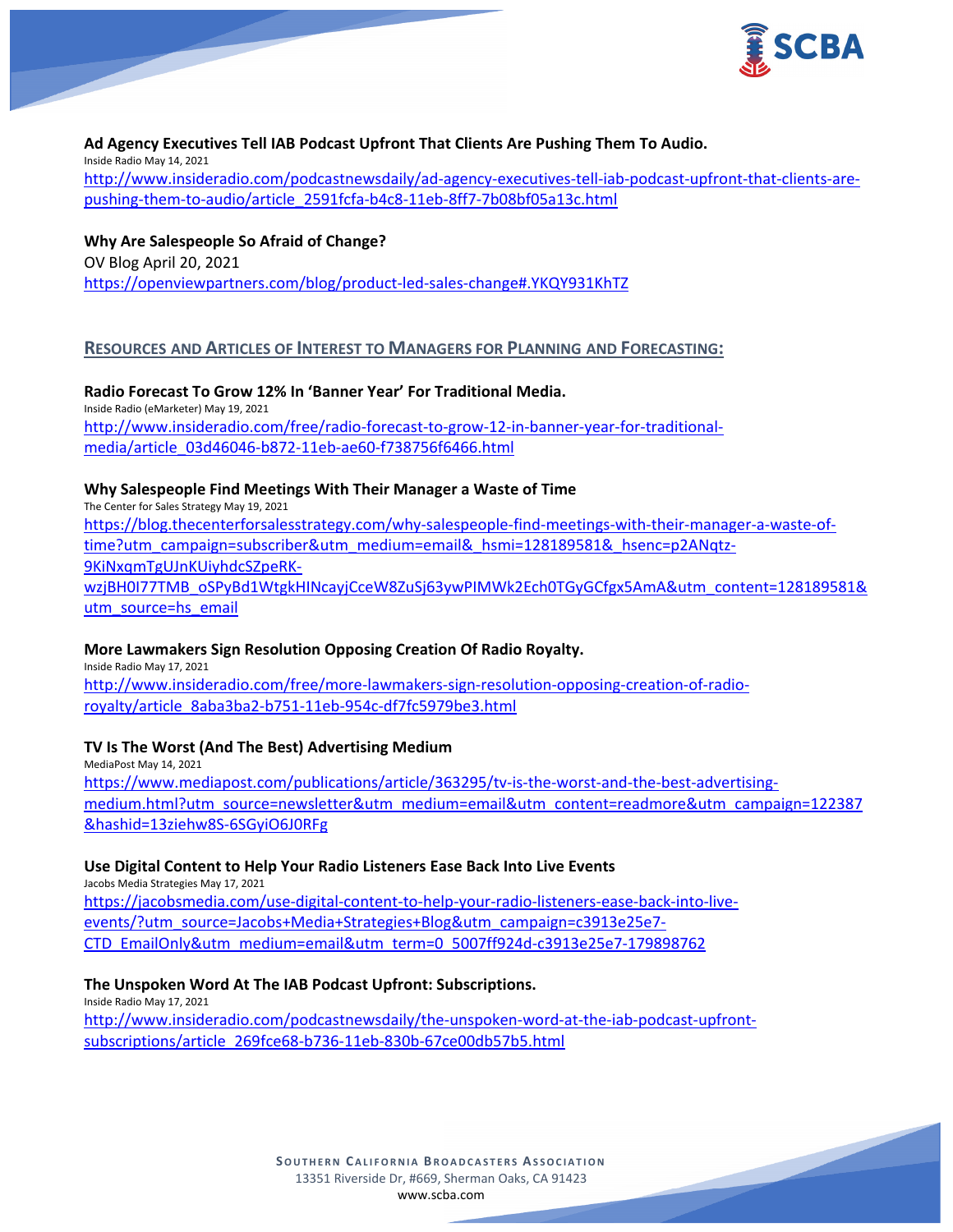

## **Another Nielsen Critic: iSpot Says Ad Ratings Rose During COVID**

Broadcasting+Cable May 14, 2021 <https://www.nexttv.com/news/another-nielsen-critic-ispot-says-ad-ratings-rose-during-covid>

### **Radio Climbing Back From Pandemic Devastation**

Radio Ink May 14, 202 <https://radioink.com/2021/05/14/radio-climbing-back-from-pandemic-devastation/>

## **BIA: Radio Revenue Falls to \$9.7B in 2020**

Radio+TV Business Report May 14, 2021 <https://www.rbr.com/bia-radio-revenue-falls-to-9-7b-in-2020/>

# **Radio Ad Dollars In 2021 Projected To Rise To \$11.7 Billion**

MediaPost May 14, 2021 [https://www.mediapost.com/publications/article/363310/radio-ad-dollars-in-2021-rise-to-117](https://www.mediapost.com/publications/article/363310/radio-ad-dollars-in-2021-rise-to-117-billion.html?utm_source=newsletter&utm_medium=email&utm_content=headline&utm_campaign=122376&hashid=mJekFDXrQpCzIaeSPZoRTw) [billion.html?utm\\_source=newsletter&utm\\_medium=email&utm\\_content=headline&utm\\_campaign=122376&ha](https://www.mediapost.com/publications/article/363310/radio-ad-dollars-in-2021-rise-to-117-billion.html?utm_source=newsletter&utm_medium=email&utm_content=headline&utm_campaign=122376&hashid=mJekFDXrQpCzIaeSPZoRTw) [shid=mJekFDXrQpCzIaeSPZoRTw](https://www.mediapost.com/publications/article/363310/radio-ad-dollars-in-2021-rise-to-117-billion.html?utm_source=newsletter&utm_medium=email&utm_content=headline&utm_campaign=122376&hashid=mJekFDXrQpCzIaeSPZoRTw)

# **Jon Bon Jovi, Don Henley Called Antitrust "Co-Conspirators"**

**An outfit representing some 10,000 radio stations wants to depose star musicians in a heavyweight legal battle.**

The Hollywood Reporter May 14, 2021

<https://www.hollywoodreporter.com/business/business-news/jon-bon-jovi-antitrust-conspirator-1234953308/>

## **Ford To Wire Alexa Voice Commands Into 700,000 Vehicles This Year.**

Inside Radio May 17, 2021 [http://www.insideradio.com/free/ford-to-wire-alexa-voice-commands-into-700-000-vehicles-this](http://www.insideradio.com/free/ford-to-wire-alexa-voice-commands-into-700-000-vehicles-this-year/article_287ef57a-b6d6-11eb-b70c-6ba5a951103d.html)[year/article\\_287ef57a-b6d6-11eb-b70c-6ba5a951103d.html](http://www.insideradio.com/free/ford-to-wire-alexa-voice-commands-into-700-000-vehicles-this-year/article_287ef57a-b6d6-11eb-b70c-6ba5a951103d.html)

# **New Dentsu Initiative Directs Money To Minority-Owned Media.**

Inside Radio (WSJ) May 14, 2021 [http://www.insideradio.com/free/new-dentsu-initiative-directs-money-to-minority-owned](http://www.insideradio.com/free/new-dentsu-initiative-directs-money-to-minority-owned-media/article_bb22402c-b6d5-11eb-95d6-af59b45724d0.html)[media/article\\_bb22402c-b6d5-11eb-95d6-af59b45724d0.html](http://www.insideradio.com/free/new-dentsu-initiative-directs-money-to-minority-owned-media/article_bb22402c-b6d5-11eb-95d6-af59b45724d0.html)

#### **Digital Audio Proves Resilient During The Pandemic**

Forbes May 12, 2021 [https://www.forbes.com/sites/forrester/2021/05/12/digital-audio-proves-resilient-during-the](https://www.forbes.com/sites/forrester/2021/05/12/digital-audio-proves-resilient-during-the-pandemic/?sh=311732121555)[pandemic/?sh=311732121555](https://www.forbes.com/sites/forrester/2021/05/12/digital-audio-proves-resilient-during-the-pandemic/?sh=311732121555)

#### **Which 'Impressions' Are You Counting?' Were 'Media' Measurement Opportunities Missed?** MediaPost May 12, 2021

[https://www.mediapost.com/publications/article/363234/which-impressions-are-you-counting-were](https://www.mediapost.com/publications/article/363234/which-impressions-are-you-counting-were-media.html?utm_source=newsletter&utm_medium=email&utm_content=readmore&utm_campaign=122367&hashid=IZA7uSulTnimoAz9RMXvmQ)[media.html?utm\\_source=newsletter&utm\\_medium=email&utm\\_content=readmore&utm\\_campaign=122367&](https://www.mediapost.com/publications/article/363234/which-impressions-are-you-counting-were-media.html?utm_source=newsletter&utm_medium=email&utm_content=readmore&utm_campaign=122367&hashid=IZA7uSulTnimoAz9RMXvmQ) [hashid=IZA7uSulTnimoAz9RMXvmQ](https://www.mediapost.com/publications/article/363234/which-impressions-are-you-counting-were-media.html?utm_source=newsletter&utm_medium=email&utm_content=readmore&utm_campaign=122367&hashid=IZA7uSulTnimoAz9RMXvmQ)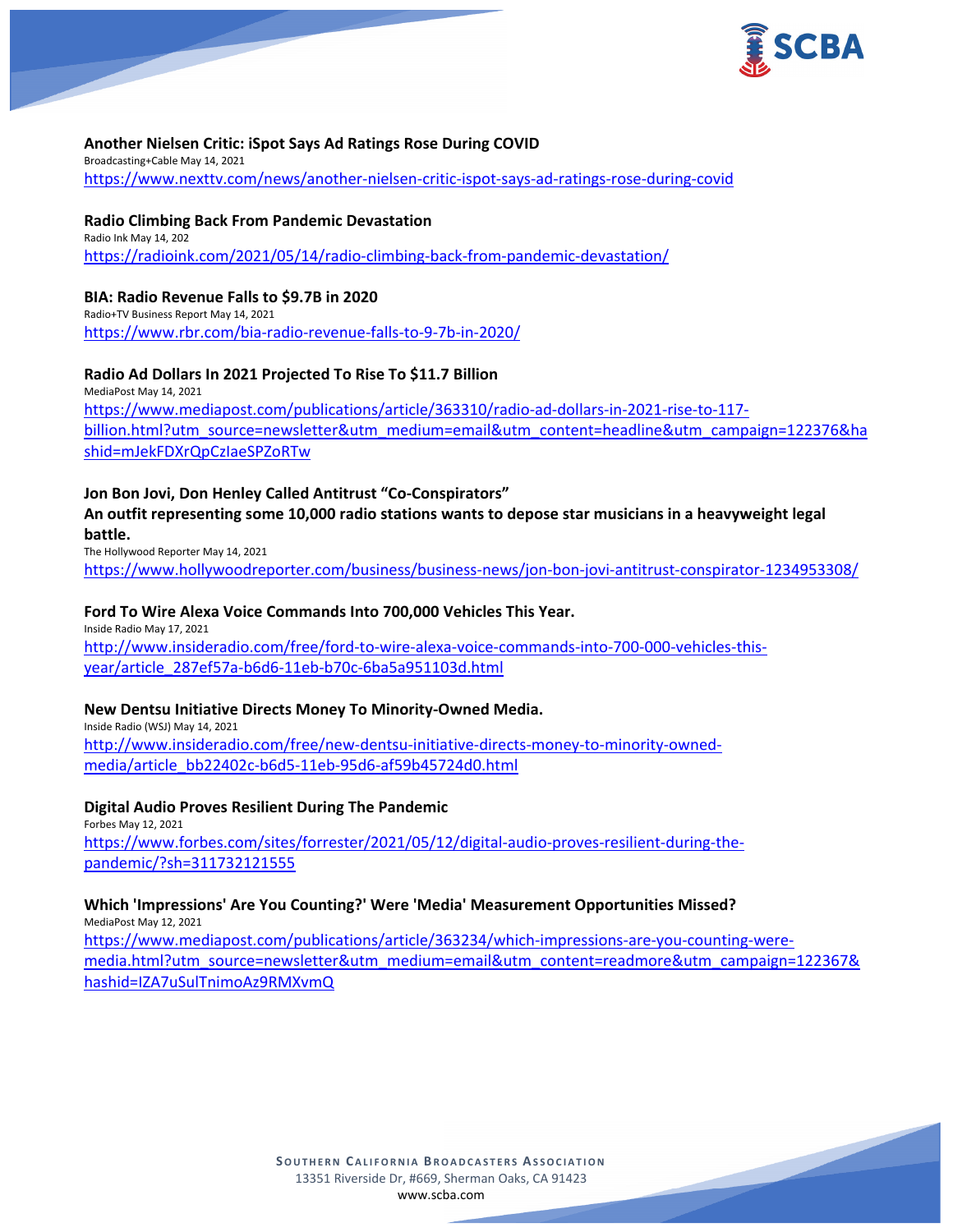

#### **Starks Cites Local News as a Pillar**

**Says it influences regulation and will play important public interest role for years to come** Radio World May 14, 2021 [https://www.radioworld.com/news-and-business/business-and-law/starks-cites-local-news-as-a](https://www.radioworld.com/news-and-business/business-and-law/starks-cites-local-news-as-a-pillar?utm_source=SmartBrief&utm_medium=email&utm_campaign=45863C53-9E40-4489-97A3-CC1A29EF491D&utm_content=35EF3C15-5403-44B7-BADB-B15AE09FF5F3)[pillar?utm\\_source=SmartBrief&utm\\_medium=email&utm\\_campaign=45863C53-9E40-4489-97A3-](https://www.radioworld.com/news-and-business/business-and-law/starks-cites-local-news-as-a-pillar?utm_source=SmartBrief&utm_medium=email&utm_campaign=45863C53-9E40-4489-97A3-CC1A29EF491D&utm_content=35EF3C15-5403-44B7-BADB-B15AE09FF5F3) [CC1A29EF491D&utm\\_content=35EF3C15-5403-44B7-BADB-B15AE09FF5F3](https://www.radioworld.com/news-and-business/business-and-law/starks-cites-local-news-as-a-pillar?utm_source=SmartBrief&utm_medium=email&utm_campaign=45863C53-9E40-4489-97A3-CC1A29EF491D&utm_content=35EF3C15-5403-44B7-BADB-B15AE09FF5F3)

## **NIELSEN'S TV RATINGS MESS COULD BE TIPPING POINT IN ITS DOMINANCE**

**Shift toward streaming deals and new competitors present a very real threat to its 70-year lead** Ad Age May 14, 2021

[https://adage.com/article/special-report-tv-upfront/nielsens-tv-ratings-mess-could-be-tipping-point-its](https://adage.com/article/special-report-tv-upfront/nielsens-tv-ratings-mess-could-be-tipping-point-its-dominance/2335811)[dominance/2335811](https://adage.com/article/special-report-tv-upfront/nielsens-tv-ratings-mess-could-be-tipping-point-its-dominance/2335811)

## **Regulation of Online Platforms and the Effect on Advertising – Including Section 230 Reforms**

Broadcast Law Blog (David Oxenford) May 14, 2021 [https://www.broadcastlawblog.com/2021/05/articles/regulation-of-online-platforms-and-the-effect-on](https://www.broadcastlawblog.com/2021/05/articles/regulation-of-online-platforms-and-the-effect-on-advertising-including-section-230-reforms/?utm_source=David+Oxenford%2C+Esq+-+Broadcast+Law+Blog&utm_campaign=8a95f14b9b-RSS_EMAIL_CAMPAIGN&utm_medium=email&utm_term=0_550fd6c4c6-8a95f14b9b-70422897)[advertising-including-section-230-reforms/?utm\\_source=David+Oxenford%2C+Esq+-](https://www.broadcastlawblog.com/2021/05/articles/regulation-of-online-platforms-and-the-effect-on-advertising-including-section-230-reforms/?utm_source=David+Oxenford%2C+Esq+-+Broadcast+Law+Blog&utm_campaign=8a95f14b9b-RSS_EMAIL_CAMPAIGN&utm_medium=email&utm_term=0_550fd6c4c6-8a95f14b9b-70422897) [+Broadcast+Law+Blog&utm\\_campaign=8a95f14b9b-](https://www.broadcastlawblog.com/2021/05/articles/regulation-of-online-platforms-and-the-effect-on-advertising-including-section-230-reforms/?utm_source=David+Oxenford%2C+Esq+-+Broadcast+Law+Blog&utm_campaign=8a95f14b9b-RSS_EMAIL_CAMPAIGN&utm_medium=email&utm_term=0_550fd6c4c6-8a95f14b9b-70422897)[RSS\\_EMAIL\\_CAMPAIGN&utm\\_medium=email&utm\\_term=0\\_550fd6c4c6-8a95f14b9b-70422897](https://www.broadcastlawblog.com/2021/05/articles/regulation-of-online-platforms-and-the-effect-on-advertising-including-section-230-reforms/?utm_source=David+Oxenford%2C+Esq+-+Broadcast+Law+Blog&utm_campaign=8a95f14b9b-RSS_EMAIL_CAMPAIGN&utm_medium=email&utm_term=0_550fd6c4c6-8a95f14b9b-70422897)

## **Ad Measurement & Revenue Attribution**

**The biggest challenges in ad measurement and revenue attribution, and how marketers are confronting them.** eMarketer webinar held May 13, 2021. Below is the presentation deck:

**ATTACHMENT**: [eMarketer Infutor Data Solutions Analyst Webinar](https://scba.com/emarketer_infutor_data_solutions_analyst_webinar_20210513/)

# **Bridging Radio's Programming and Sales Gap Takes 'True Partnership.'**

Inside Radio (Research Director - Sislen) May 14, 2021 [http://www.insideradio.com/free/bridging-radios-programming-and-sales-gap-takes-true](http://www.insideradio.com/free/bridging-radios-programming-and-sales-gap-takes-true-partnership/article_6165130a-b47f-11eb-bb65-ff14309d6ae4.html)[partnership/article\\_6165130a-b47f-11eb-bb65-ff14309d6ae4.html](http://www.insideradio.com/free/bridging-radios-programming-and-sales-gap-takes-true-partnership/article_6165130a-b47f-11eb-bb65-ff14309d6ae4.html)

**FCC Collects Feedback on Using Internet for EAS Alerts**

## **Online alerts would present technical challenges to pure-play streaming services** Radio World May 17, 2021

[https://www.radioworld.com/news-and-business/business-and-law/fcc-collects-feedback-on-using-internet-for](https://www.radioworld.com/news-and-business/business-and-law/fcc-collects-feedback-on-using-internet-for-eas-alerts?utm_source=SmartBrief&utm_medium=email&utm_campaign=0028F35E-226C-4B60-AC88-AB2831C8A639&utm_content=05AF320B-B4CD-4780-AE0C-A9C814B9653E)[eas-alerts?utm\\_source=SmartBrief&utm\\_medium=email&utm\\_campaign=0028F35E-226C-4B60-AC88-](https://www.radioworld.com/news-and-business/business-and-law/fcc-collects-feedback-on-using-internet-for-eas-alerts?utm_source=SmartBrief&utm_medium=email&utm_campaign=0028F35E-226C-4B60-AC88-AB2831C8A639&utm_content=05AF320B-B4CD-4780-AE0C-A9C814B9653E) [AB2831C8A639&utm\\_content=05AF320B-B4CD-4780-AE0C-A9C814B9653E](https://www.radioworld.com/news-and-business/business-and-law/fcc-collects-feedback-on-using-internet-for-eas-alerts?utm_source=SmartBrief&utm_medium=email&utm_campaign=0028F35E-226C-4B60-AC88-AB2831C8A639&utm_content=05AF320B-B4CD-4780-AE0C-A9C814B9653E)

-- Miles W. Sexton President Southern California Broadcasters Association 805.701.0031